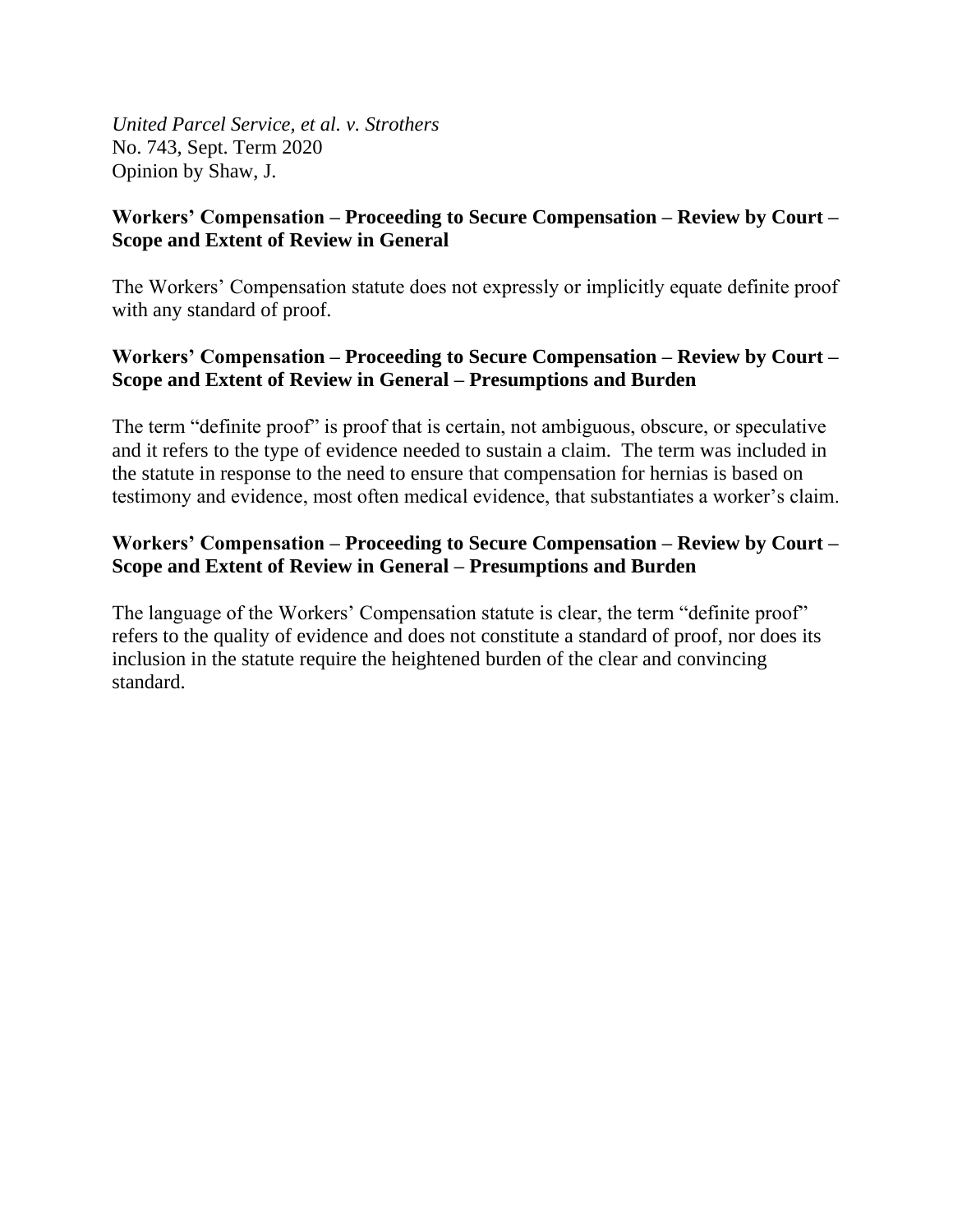Circuit Court for Howard County Case No. C-13-CV-20-000370

## REPORTED

## IN THE COURT OF SPECIAL APPEALS

## OF MARYLAND

No. 0743

September Term, 2020

UNITED PARCEL SERVICE, ET AL.

v.

## DAVID STROTHERS

Arthur, Shaw, Harrell, Glenn T., Jr. (Senior Judge, Specially Assigned),

JJ.

Opinion by Shaw, J.

Filed: February 4, 2022

Pursuant to Maryland Uniform Electronic Legal Materials Act (§§ 10-1601 et seq. of the State Government Article) this document is authentic.



2022-02-04 15:50-05:00

Suzanne C. Johnson, Clerk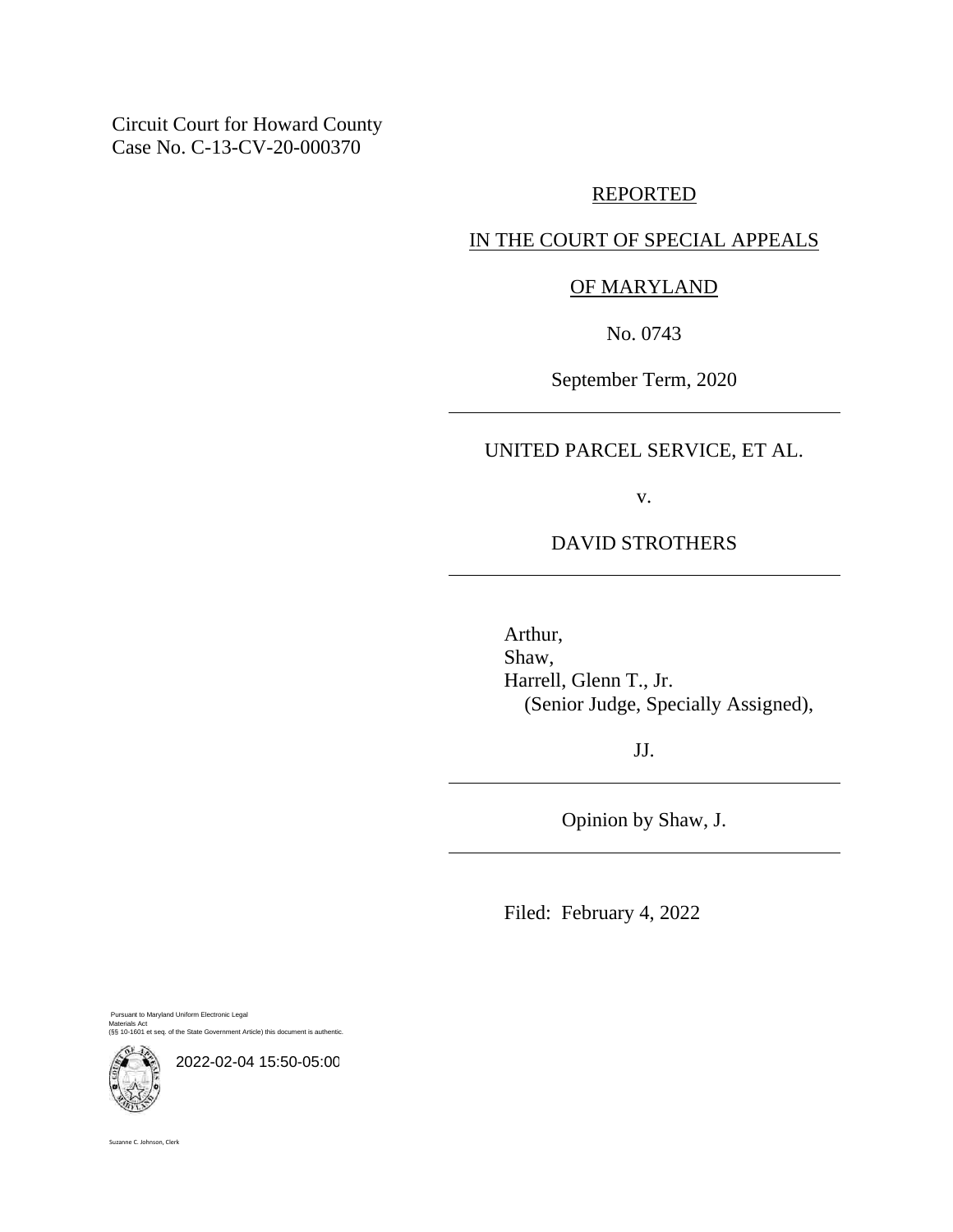This appeal arises from an order of the Circuit Court for Howard County, affirming the March 9, 2020 decision of the Maryland Workers' Compensation Commission. Appellee, David Strothers, filed a claim against appellants, United Parcel Service ("UPS") and Liberty Mutual Insurance ("LMI"), seeking compensation after he developed a hernia during the course of his employment. The Commission found that appellee sustained a compensable accidental injury arising out of and in the course of his employment; that the hernia was the result of the aforesaid accidental injury; and that appellee was temporarily totally disabled from September 20, 2019, to January 21, 2020.

Appellants then filed a Request for Rehearing with the Commission, which was denied. Following an "on-the-record" judicial review hearing on August 27, 2020, the circuit court judge affirmed the Commission's decision. Appellants timely appealed and present the following questions for our review:

- 1. Did the circuit court and Maryland Workers' Compensation Commission err in applying a preponderance of the evidence standard to the "definite proof" standard required by §9-504?
- 2. Did the circuit court and the Maryland Workers' Compensation Commission err in the finding that the appellee met the evidentiary standard of "definite proof" when he provided opinions that only constituted a preponderance of the evidence standard?
- 3. If, *arguendo*, the appellee did satisfy the standard of "definite proof," did the circuit court and Maryland Workers' Compensation Commission err in finding that the hernia operation took place "immediately," as required by §9-504?

For reasons discussed below, we conclude there was no error, and we affirm.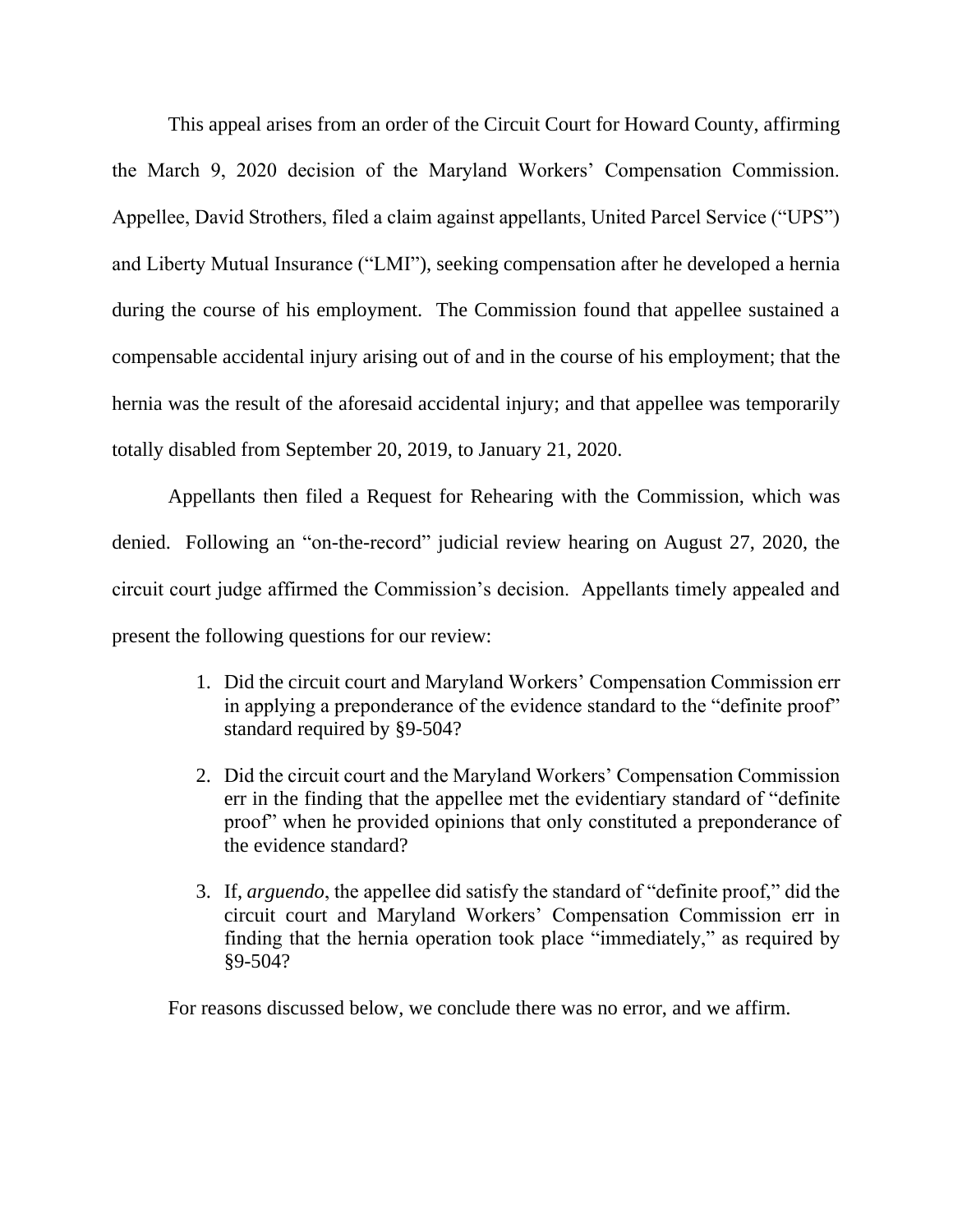#### **BACKGROUND**

On September 17, 2019, appellee, during the course of his employment with UPS, sustained a hernia<sup>1</sup> injury, while using a power jack to move a load of pallets. Following the injury, appellee went to Howard County General Hospital with complaints of right-side abdominal pain and nausea. He reported a history of hernias and surgeries and stated that he had two prior hernias. The first hernias were a left inguinal<sup>2</sup> and umbilical hernia<sup>3</sup> due to a work-related injury with UPS that occurred on May 12, 2016. The second was a nonwork-related right-side lateral<sup>4</sup> hernia that occurred over twenty years ago. Both required surgical repair. During appellee's emergency room visit, he was diagnosed with a 3.3 cm

<sup>&</sup>lt;sup>1</sup> "A hernia occurs when there is a protrusion of tissue through an abnormal opening of the body. Although they most commonly occur in the groin, they may occur in other areas of the body as well." *Greer v. Montgomery Cnty*, 246 Md. App. 245, 247 (2020) (quoting Clifford B. Sobin, 1 Maryland Workers' Compensation § 5.3, at 141 (2018) (footnote omitted)).

<sup>&</sup>lt;sup>2</sup> "Inguinal hernia" is the medical term for a hernia that occurs in the groin area. *Inguinal Hernia*, Cleveland Clinic, https://my.clevelandclinic.org/health/diseases/16266-inguinalhernia (last visited August 31, 2021) ("A hernia is a common condition that occurs when a part of an internal organ or tissue bulges through a muscle. An inguinal hernia occurs when the intestines or fat from the abdomen bulge through the lower abdominal wall into the inguinal, or groin, area."). *Greer*, 246 Md. App. at 248.

<sup>&</sup>lt;sup>3</sup> "Umbilical Hernia" is the medical term for a hernia that occurs in the abdomen near the navel (belly button) area. *Umbilical Hernia*, Cleveland Clinic, https://my.clevelandclinic.org/health/treatments/6241-umbilical-hernia-srgery-forchildren (last visited August 31, 2021) ("An umbilical hernia is an unusual bulge that you can often see or feel over the belly button (the umbilicus). An umbilical hernia develops when part of the intestine, together with fat or fluid, forms a sac. This sac pushes through an opening in the muscle of the abdominal wall.").

<sup>4</sup> A "lateral hernia" is also known as an "inguinal hernia." *Lateral Hernia*, Taber's Cyclopedic Medical Dictionary (22nd ed. 2013), *supra* n.2.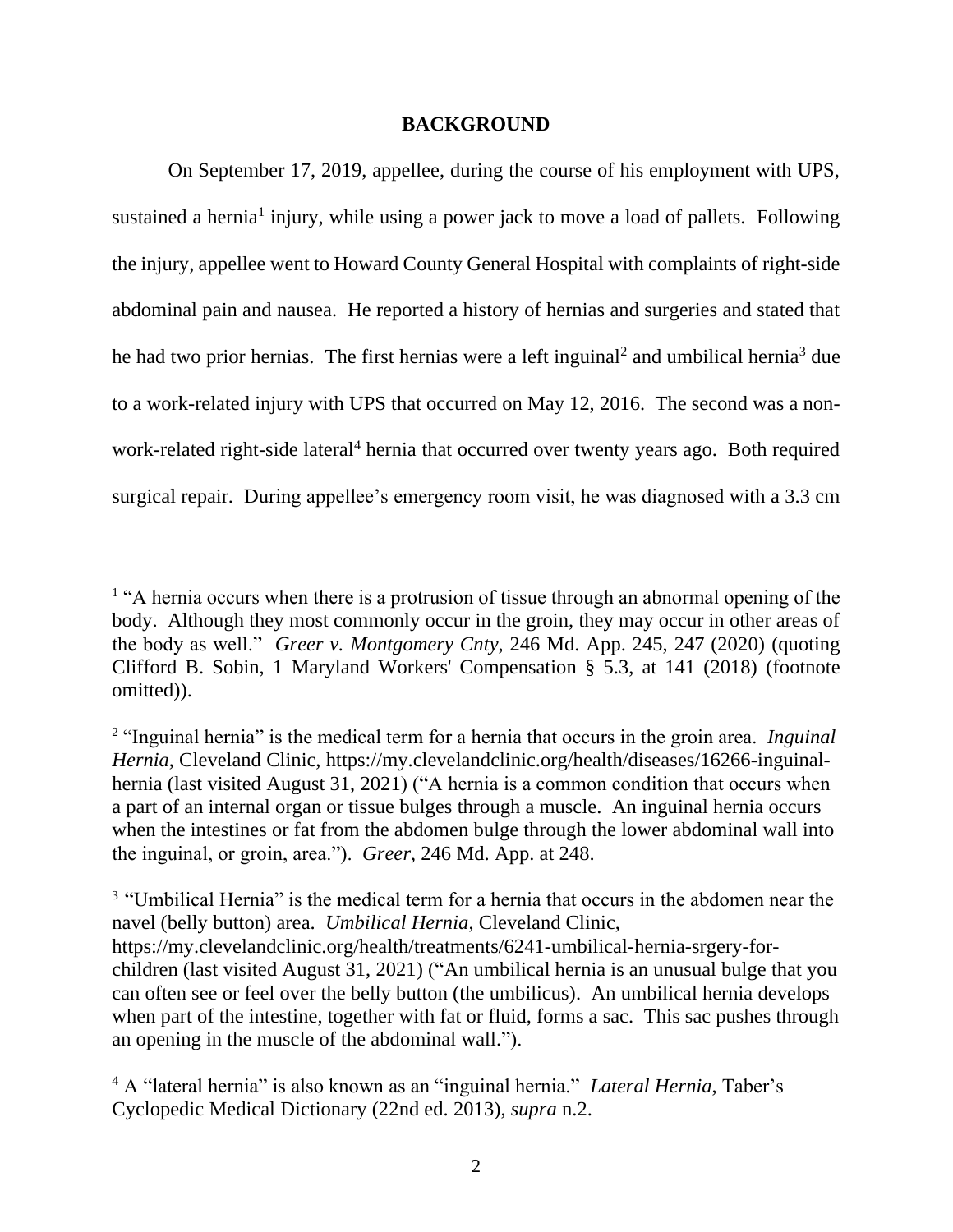right-side paraumbilical hernia that appeared slightly increased in size when compared to a past study performed on May 14, 2016. It was recommended that he follow up with his primary care physician and/or a general surgeon within 7 days.

Appellee filed a First Report of Injury or Illness with his employer the next day. On September 23, 2019, appellee went to Columbia Medical Practice where he was diagnosed and recommended for surgery. The surgery was scheduled for September 30, 2019. Appellants, however, contested the injury and did not authorize the surgery or request that appellee be evaluated by an independent physician of their choice. As a result, the surgery was cancelled. Appellee then tried several alternatives for surgical authorization, but he was unsuccessful. Appellee met with Dr. Alan Kravitz on September 27, 2019 for further assessment, and he performed the hernia repair on November 14, 2019. An evaluation was conducted by Dr. Robert Macht on January 15, 2020. In his report, Dr. Macht opined to a reasonable degree of medical probability that appellee "developed a new onset of an umbilical hernia at the time of his accident," and he underwent "urgent surgery" due to the umbilical hernia.

The Workers' Compensation Commission held a hearing on the contested issues of accidental injury and causal relationship of the umbilical hernia in February 2020. Approximately one month later, the Commission issued its findings, stating:

The Commission finds on the issues presented that the claimant sustained an accidental injury arising out of and in the course of employment on September 17, 2019, that the disability of the claimant's hernia is the result of aforesaid accidental injury, and that as a result thereof the claimant was temporarily totally disabled from September 20, 2019 to January 21, 2020 inclusive. The Commissioner finds that the employer and insurer shall authorize surgical repair of the claimant's hernia. The Commission further finds that the employer and insurer shall pay causally related

3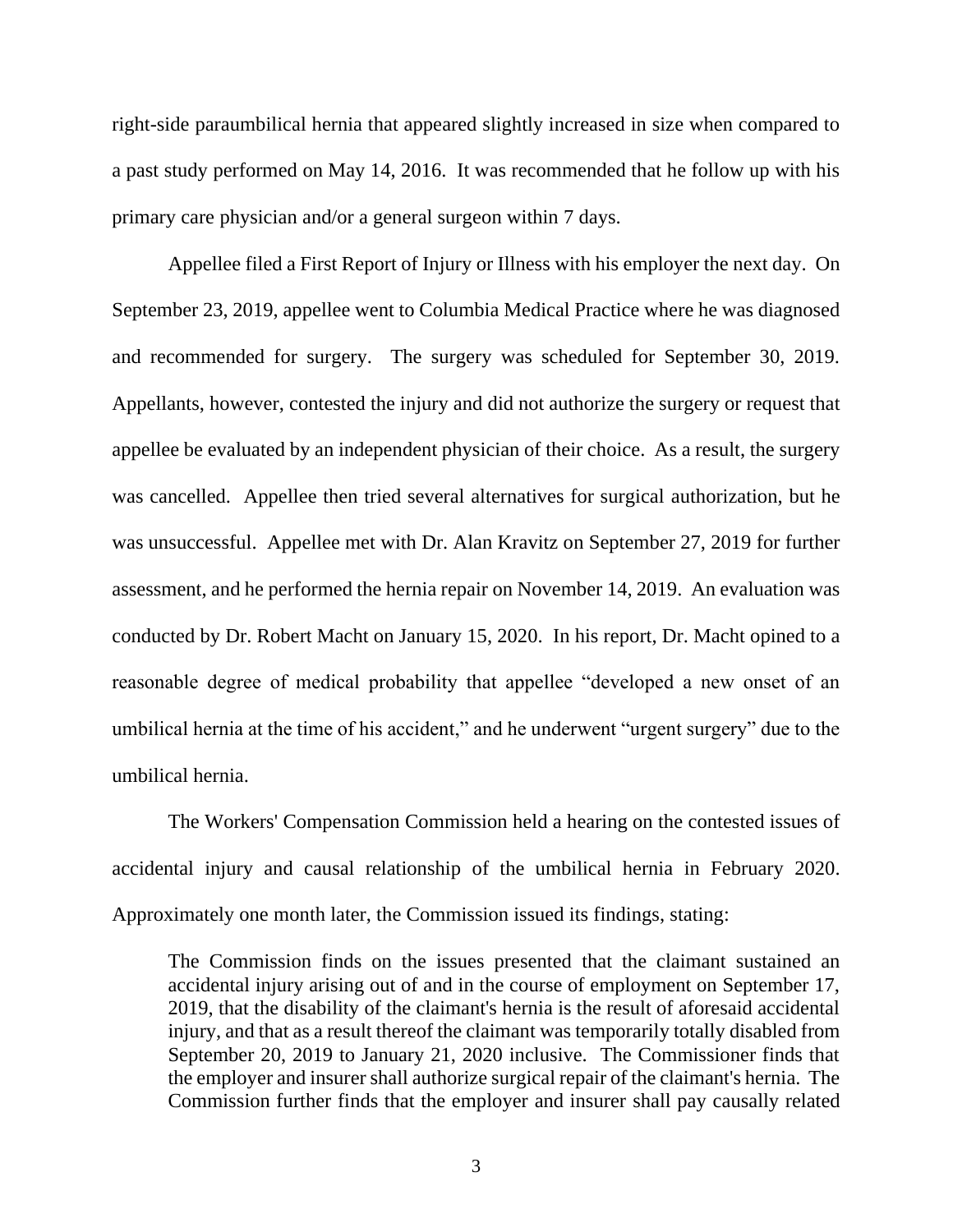medical expenses in accordance with the Medical Fee Guide of this Commission. The issue of nature and extent was raised but not litigated. Average weekly wage  $-$ \$843.03.

Appellants then filed a Request for Rehearing, contending that the Commission's decision finding the hernia compensable was an error of law. Appellee, in response, submitted a letter to the Commission on March 24, 2020 with a medical report from his surgeon, Dr. Alan Kravitz, that stated the hernia was "more likely than not caused by the September 2019 injury." The Commission denied the request for a rehearing.

Appellants filed a timely petition for judicial review in the Howard County Circuit Court. On August 27, 2020, following an "on-the-record" hearing, the judge issued an order affirming the Commission's decision. Appellants timely filed this appeal.

#### **STANDARD OF REVIEW**

Generally, in an appeal from judicial review of an agency action, this Court "review[s] the agency's decision directly, not the decision of the circuit court…." *Long v. Injured Workers' Ins. Fund*, 448 Md. 253, 264 (2016). Section 9-745(c) of the Maryland Labor and Employment Article provides that when an appeal is filed, the standard to be used by the court is limited to determining "whether the Commission: (1) justly considered all of the facts about the accidental personal injury, occupational disease, or compensable hernia; (2) exceeded the powers granted to it [by the Maryland Code]; or (3) misconstrued the law and facts applicable in the case decided." This Court "respect[s] the expertise of the agency and accord[s] deference to its interpretation of a statute that it administers; however, we may always determine whether the administrative agency made an error of law." *Id.* The Commission's decision is presumed to be prima facie correct. LE § 9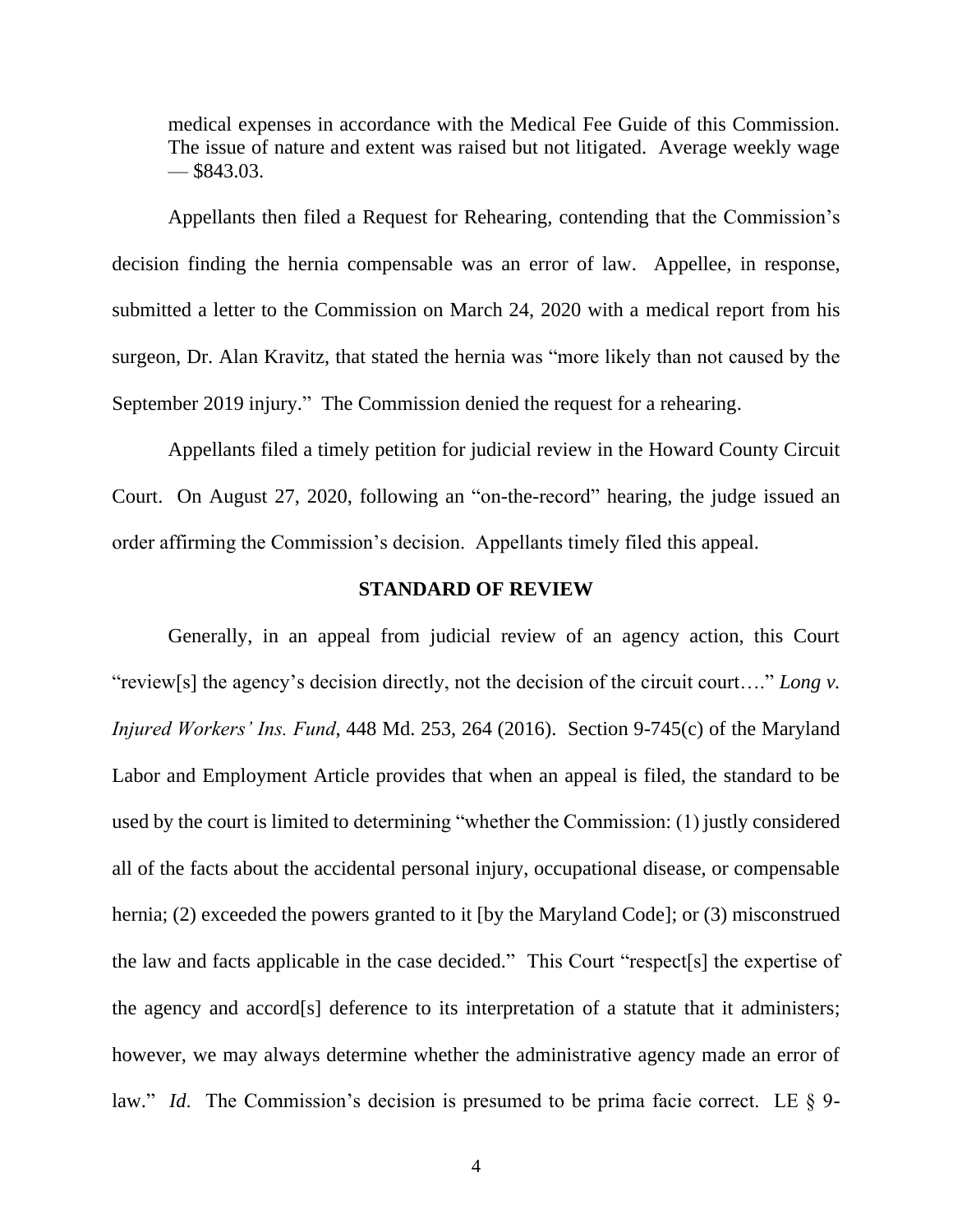745(b)(1). "That presumption does not extend to questions of law, which we review independently. We do, though afford the Commission a degree of deference, as appropriate, in its formal interpretations of the Workers' Compensation Act." *Id*.

#### **DISCUSSION**

## **I. The Commission did not err in applying a preponderance of the evidence standard in accordance with §9-504.**

Appellants argue the Commission erred in applying the preponderance of the evidence standard to appellee's claim because the statute created a higher standard of proof for hernia cases. Appellants assert the term "definite proof," as used in the statute, requires analysis under the clear and convincing standard. Appellants contend that "if the legislature intended for 'definite proof' to mean 'preponderance of the evidence,' … the legislature would have used that well-known standard" in the statute. Because of this, appellants state that, as a matter of law, the Commission erred in finding that appellee suffered a compensable hernia. In opposition, appellee argues the Commission properly applied the preponderance of the evidence standard and liberally construed the statute, as was the intent of the legislature.

To determine whether the Commission erred in applying the preponderance of the evidence standard, this Court must first examine the language of Section 9-504 of the Labor and Employment Article. Where the statutory language is plain and free from ambiguity, we do not look "beyond the words of the statute itself to determine legislative intent." *Md. Ins. Admin. v. Md. Individual Practice Assn., Inc.*, 129 Md. App. 348, 355 (1999). Where the language of the statute is ambiguous, this Court must "consider … [the] meaning and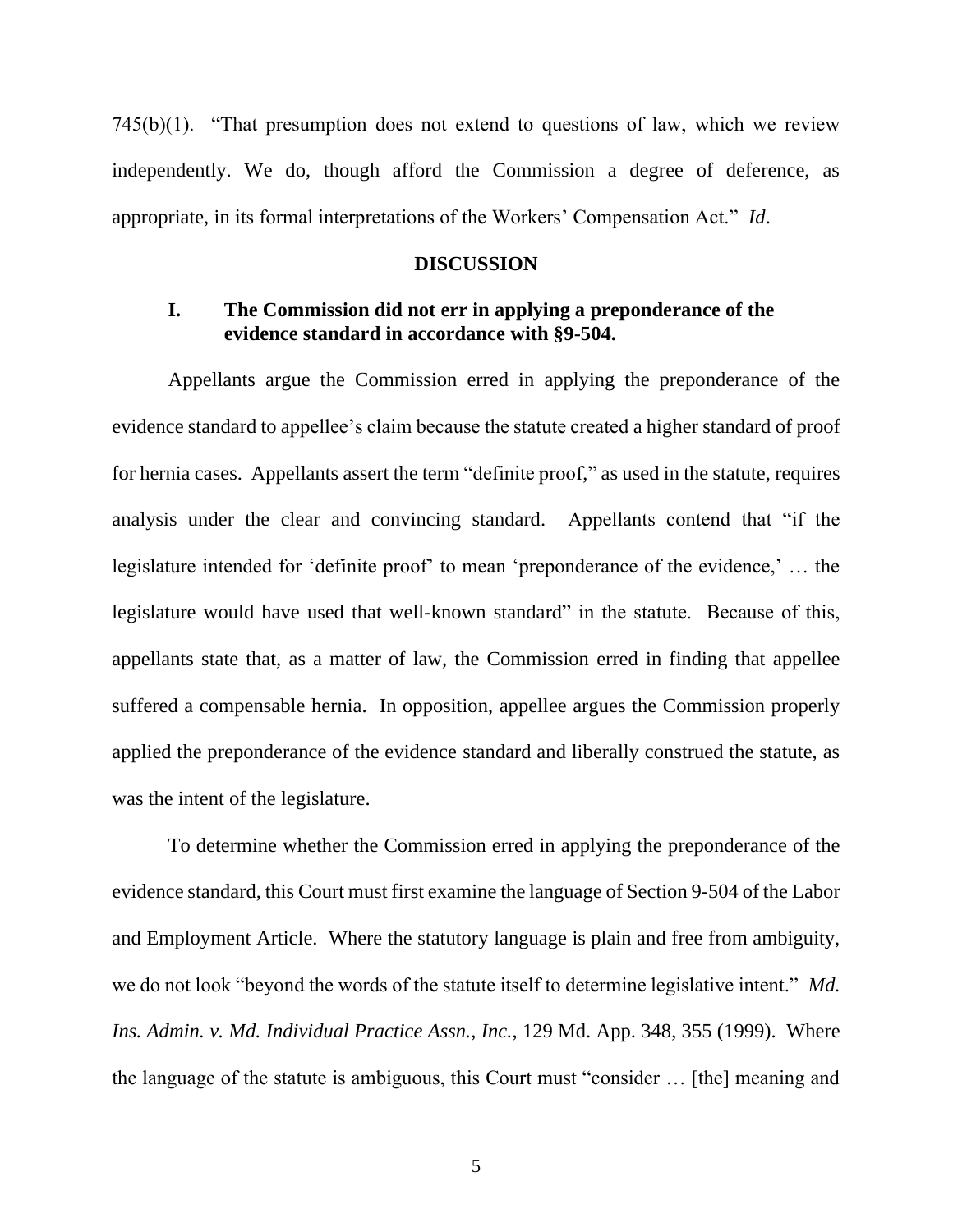effect [of the language] in light of the setting, the objectives, and purpose of the enactment." *Id.* We "construe the statute as a whole and interpret each of its provisions in the context of the entire statutory scheme." *Id*.

The Maryland Workers' Compensation Act is a remedial statute, and "as a result, is generally interpreted liberally in favor of the claimant." *McLaughlin v. Gill Simpson Elec.*, 206 Md. App. 242, 253-54 (2012). While remedial statutes are "to be given a liberal construction, the predominant goal of the Court is to ascertain and implement the legislative intent, and the ascertainment of that intent is done, in the first instance, by considering the language used by the Legislature and giving that language a plain and common sense meaning." *1081 Arundel Corp. v. Marie*, 383 Md. 489, 502 (2004).

The Maryland Labor and Employment Article, Section 9-504 states:

[A]n employer shall provide compensation in accordance with this title to a covered employee for a hernia caused by an accidental personal injury or by a strain arising out of and in the course of employment if:

(1) the covered employee provides **definite proof** that satisfies the Commission that:

(i) the hernia did not exist before the accidental personal injury or strain occurred; or

(ii) as a result of the accidental personal injury or strain, a preexisting hernia has become so aggravated, incarcerated, or strangulated that an immediate operation is needed; and

(2) notwithstanding any other provision of this title about notice, the accidental personal injury or strain was reported to the employer within 45 days after its occurrence.

(emphasis added).

The term "definite proof" is distinct from language used for accidental injury claims

under the Workers' Compensation Act and it is found solely in the section related to hernia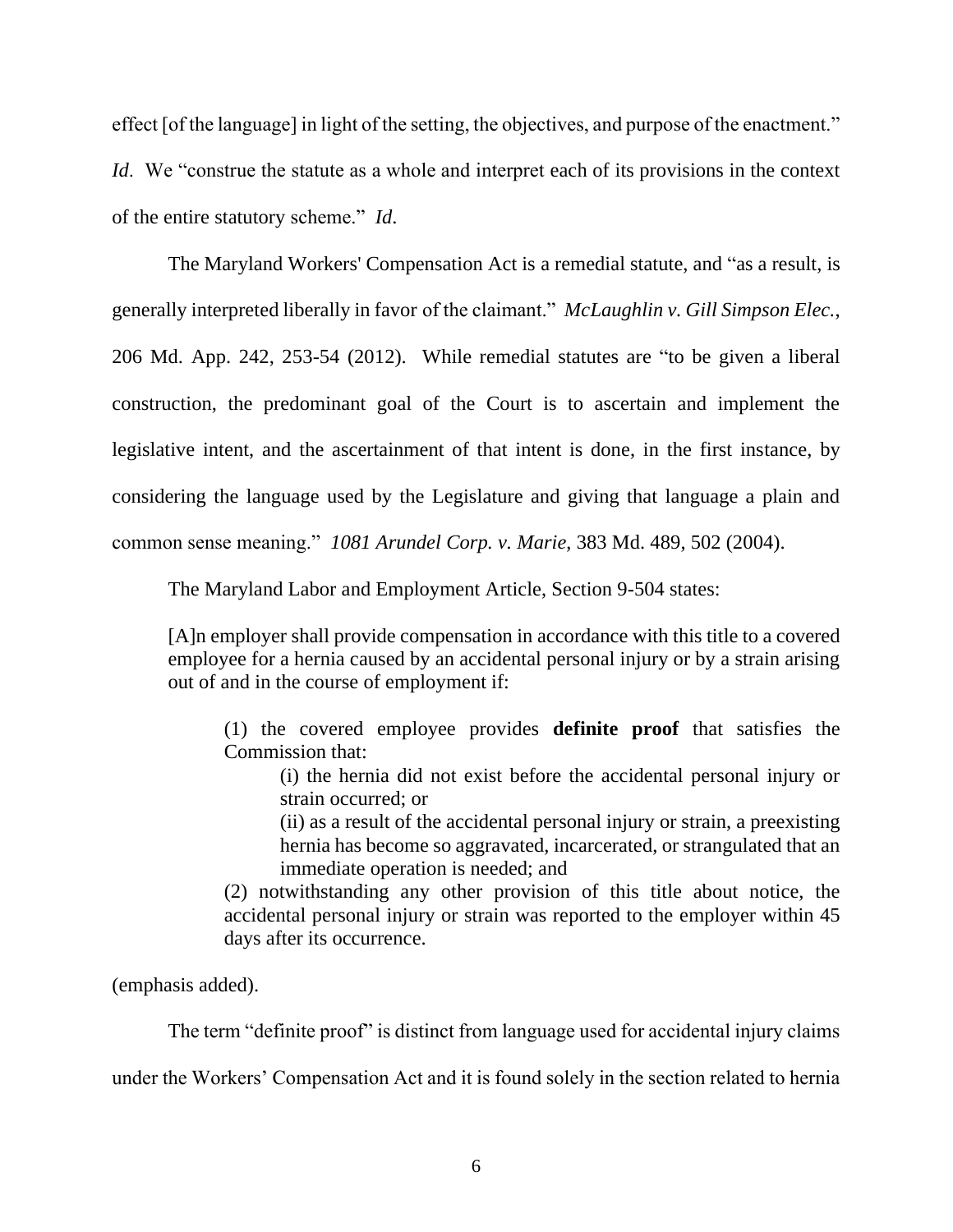claims. No explanation of the term is provided in the statute. As discussed in appellants' brief, the term definite is defined by Merriam-Webster's Dictionary as "free of all ambiguity, uncertainty or obscurity, unquestionable, decided." *Definite*, Merriam-Webster Online Dictionary 2021. Black's Law Dictionary defines it as "a certain or exact boundary." *Definite*, Black's Law Dictionary (11th Ed. 2019). Proof is defined as "a sufficient reason for the truth of a juridical proposition by which a party seeks either to maintain his own claim or to defeat the claim of another." *Proof*, Black's Law Dictionary (11th Ed. 2019).

In our view, the plain language of the statute is clear and expresses a "simple meaning." *McLaughlin*, 206 Md. App. at 254. The term "definite proof" is proof that is certain, not ambiguous, obscure, or speculative and it refers to the type of evidence needed to sustain a claim. The statute does not expressly or implicitly equate definite proof with any standard of proof, and we found no statutory authority that specifies that "definite proof" is a substitute for the clear and convincing standard. We note that if the Maryland Legislature had wanted to heighten the standard of proof for hernia compensation, they would have done so expressly. *Greer*, 246 Md. App. at 253 (holding that if the legislature intended to cover a hernia as an occupational disease under the Act, they would not have created a separate section detailing the compensability of hernias).

In *Bethlehem Steel Co. v. Ziegenfuss*, the appellee filed a claim against her employer and self-insurer, asking for compensation for a hernia resulting from an accident while operating a crane at work. 187 Md. 283, 285 (1946). She was examined by a physician who diagnosed her with having a hernia and she requested surgery. *Id.* The doctor denied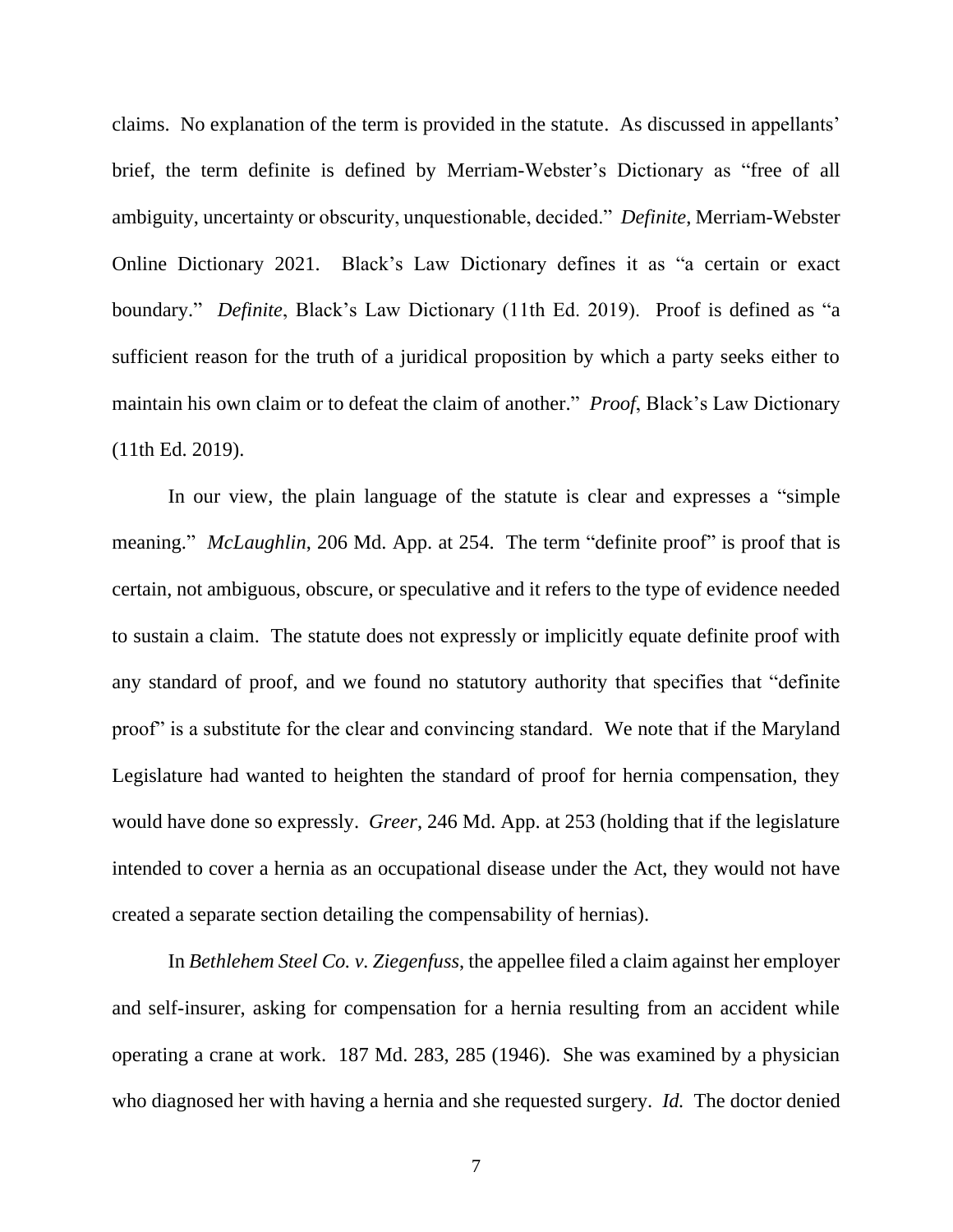responsibility on behalf of her employer, and she sought out another doctor, who performed the surgery. *Id*. Her compensation claim was initially denied because the Commission found she did not prove that she had no pre-existing hernia. *Id*. On appeal, the circuit court reversed the ruling and the employer appealed. *Id*.

In holding that the appellee failed to present any legally sufficient evidence to support her claim that she did not have a pre-existing hernia, the Court of Appeals referenced the term "definite proof." *Id*. at 295. The Court, while acknowledging that hearsay is permissible in compensation cases, stated:

[A]ppellee produced no direct medical testimony …but attempted to prove it by her own testimony of what was told her by the appellant's doctor…. We do not think the relaxation of the ordinary rules of evidence provided for by the Code in compensation cases was intended to go to the extent of permitting a claimant to sustain a burden of proof by her statement of what a doctor told her.

*Id*. The Court then concluded that "the unsupported testimony of people of no medical education as to medical opinions given them does not meet the statutory requirement of definite proof." *Id*. Absent from the Court's holding was any language indicating that definite proof was a standard of proof or that the term referenced the clear and convincing standard. The Court's ruling merely pointed to the lack of certainty in proof.

Prior to 1931, a hernia claim was treated like any other injury and was compensable "[i]f it appeared from the testimony that there was any special strain or slip or fall, or any other occurrence out of the ordinary which produced the hernia…." *Bethlehem Steel Co.*, 187 Md. at 286; see *Atlantic Coast Shipping Co. v. Stasiak*, 158 Md. 349, 351(1930) (requiring evidence that hernias were caused by "any usual strain or by any condition incident to the claimant's employment").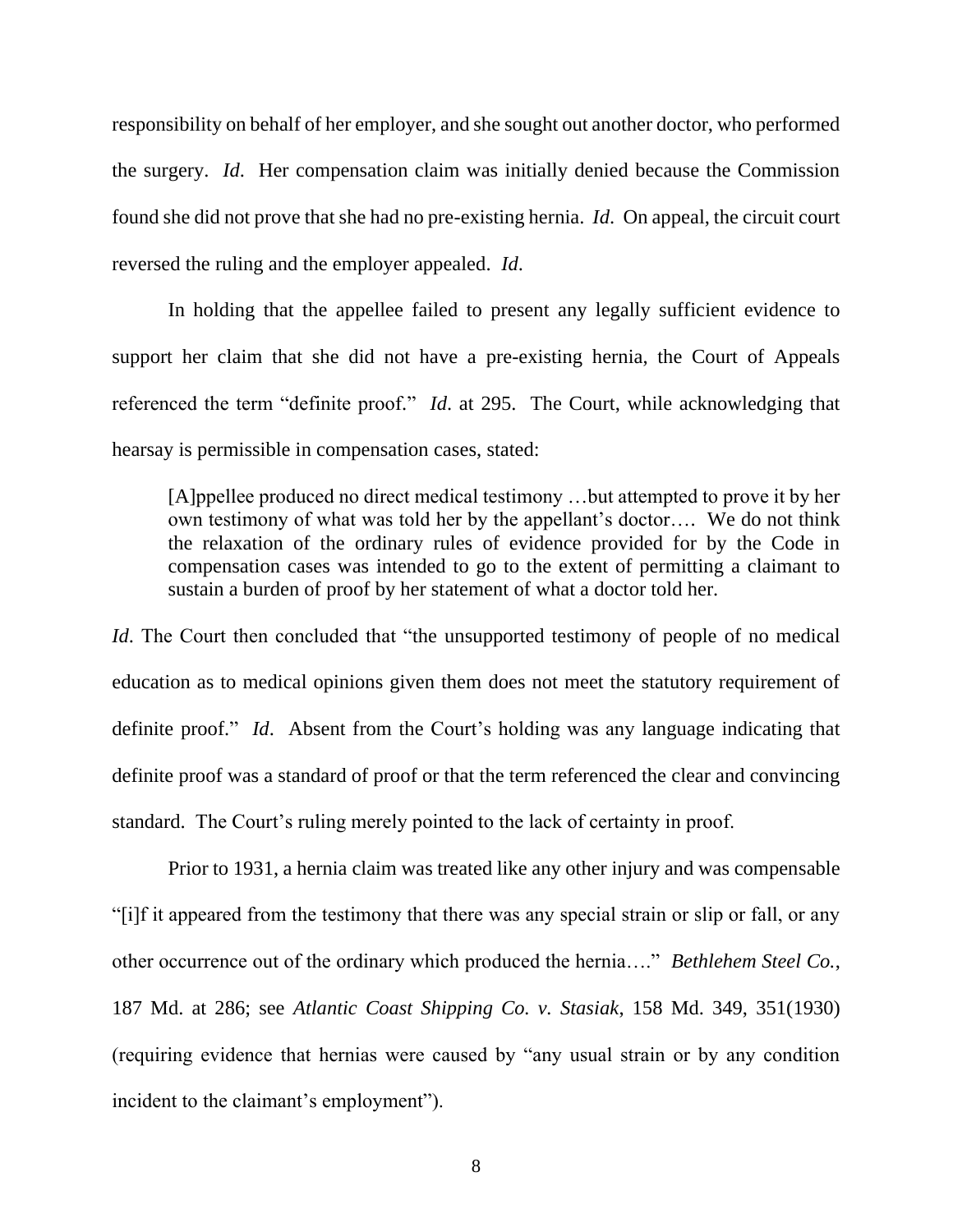The Maryland Legislature enacted the first special statutory provision for compensable hernias in Chapter 363 of the Acts of 1931. It provided that:

In all claims for compensation for hernia[s], compensation may be allowed only upon **definite proof** to the satisfaction of the Commission [of six separate conditions]. First[,] [t]hat there was an accidental injury causing [the] hernia, arising out of and in the course of the employee's employment. Second[,] [t]hat the hernia had appeared suddenly. Third[,] ...it was accompanied by pain. Fourth[,] …the hernia immediately followed such injury. Fifth[,] …the hernia [must] not [have] exist[ed] prior to the injury for which compensation is claimed [and] [s]ixth, …[the] injury [must have been] reported to the employer within 48 hours next following its occurrence.

Md. Laws Ch. 363 (1931) (emphasis added).

Shortly thereafter, the Court of Appeals discussed, in *Lloyd v. Webster*, the statute

and the reason for the requirements. The Court did not refer to any of the requirements as

necessitating a newer or stricter standard of proof.

These special requirements in the Maryland statute are similar to those previously adopted in a number of other states to gain greater assurances that hernias compensated for have in fact resulted from accidental strains. The general provisions of the compensation statutes, it appears, had seemed to work unsatisfactorily because previous accidental strains were sometimes inferred merely from the development of the hernias when no strains had been reported or known. Occurrence of a strain would … be a fact peculiarly within the knowledge of the workman, and there could be no means of testing the truth of attribution of the hernia to strains if no strains had been reported at the time. Further, medical testimony had cast considerable doubt on the possibility of traumatic cause of hernias.

This [C]ourt construes the Maryland statute as intended to restrict compensation for hernia[s] to accidents noticed and reported at the time of their occurrence.

165 Md. 574, 576 (1933).

In 1935, the Maryland legislature amended the statute and reduced the requirements

for compensation to the following:

First, that there was an accidental injury causing hernia, arising out of and in the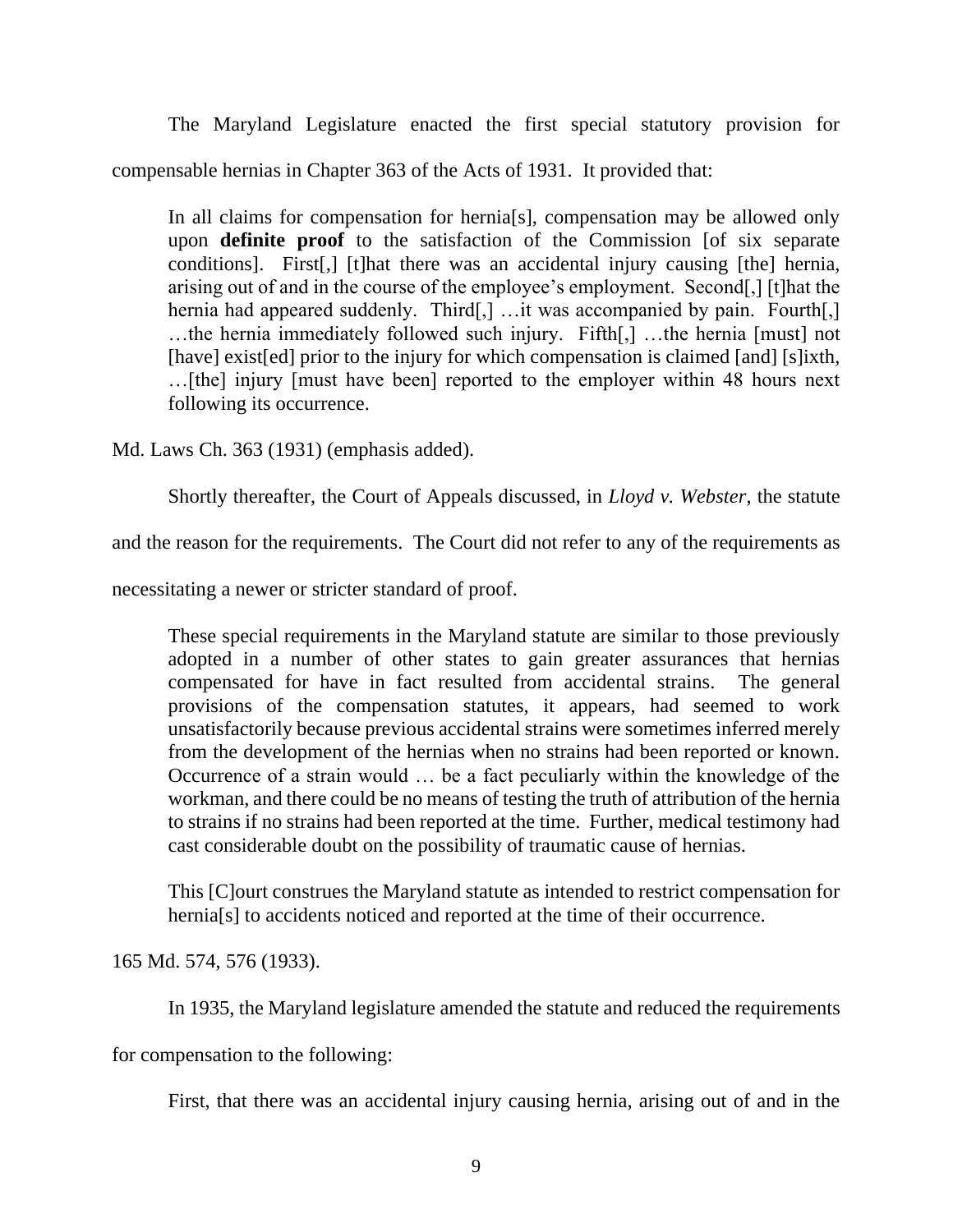course of employment. Second, that the hernia did not exist prior to the injury for which compensation is claimed, with a proviso if a pre-existing hernia became strangulated, requiring immediate operation, this requirement would not apply, and third, that the injury must be reported to the employer within 10 days next following its occurrence.

Md. Laws Ch. 487 (1935). The changes lessened the burden placed upon the claimant and gave more time to make a report, but still included the requirement of definite proof. *Bethlehem Steel Co.*, 187 Md. at 289. The statute reached its current form in 194 Md. Laws Ch. 336, and it sets forth the compensability requirements for a hernia which are separate and distinct from those of accidental injury and occupational disease claims. *Greer v. Montgomery Cnty*., 246 Md. App. 245 (2020). Hernias are compensable only pursuant to LE § 9-504. (1 Maryland Workers' Compensation Handbook § 9.03 (2020)

(page 9-36 through 9-37)).

Recently, this Court, in *Greer,* examined whether a hernia was compensable as an occupational disease and referenced Clifford Sobin's treatise on Maryland Workers' Compensation Law, which describes hernia injuries as "a subset of workers' compensation claims that are subjected to different treatment under the law." Maryland Workers' Compensation, § 5.3, at 141.

> The clear intent of the hernia provisions of the Act is to provide additional protections to employers from employees who claim their hernias were as a result of a job-related activity. Such concerns are probably grounded on the following three factors that perhaps in combination apply to hernias to a far greater degree than other injuries:

- (1) It is often difficult to pick a particular event that caused the hernia since the pain or symptoms may not be experienced immediately;
- (2) hernias can easily be caused by non-job-related functions; and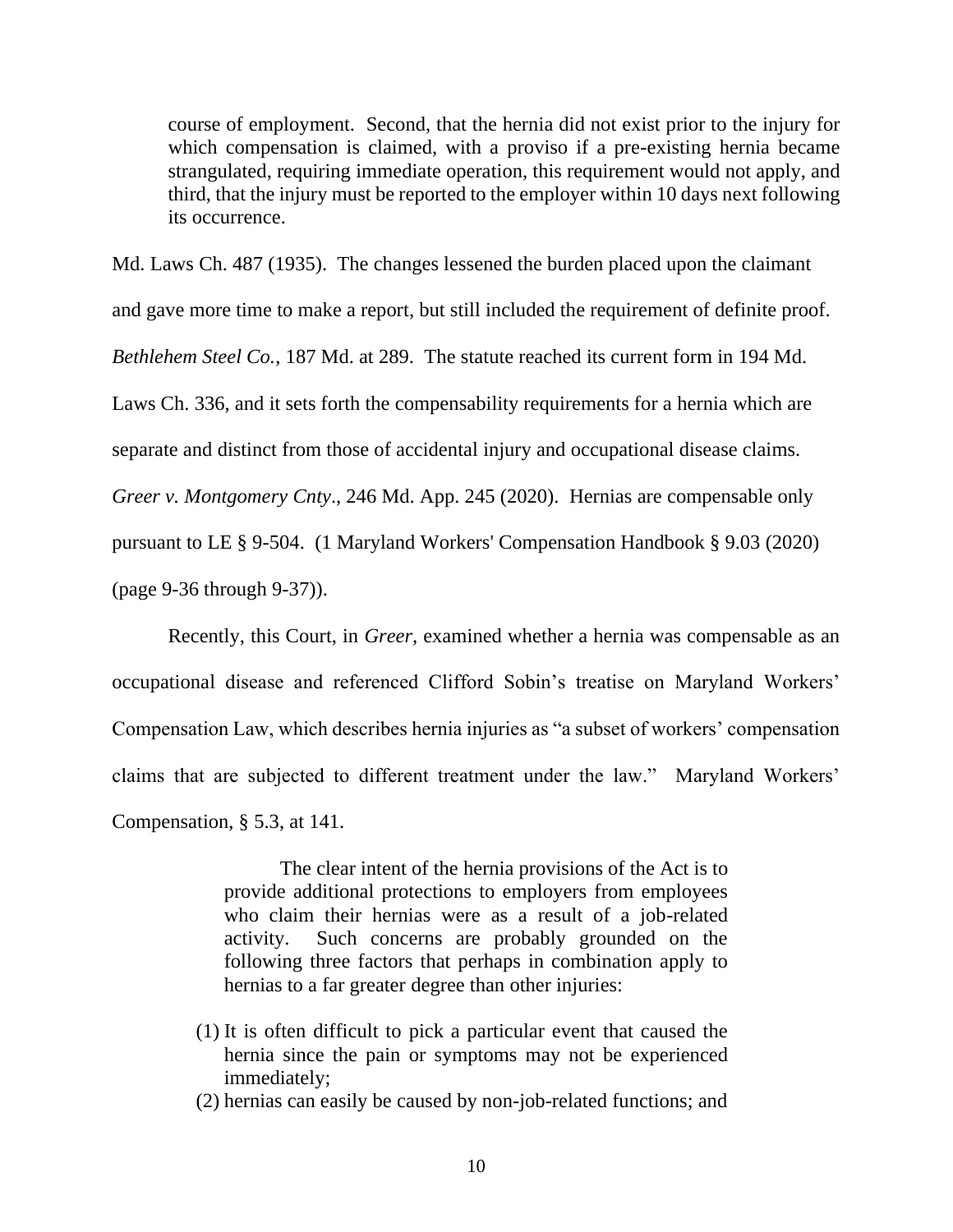(3) hernias usually are relatively easily repairable by surgery which has less risk than other procedures. [*footnote omitted*].

Therefore, rather stringent requirements have been placed on a claimant by the Act. These requirements provide employers an opportunity to properly investigate claims expeditiously and provide incentives to employees to act quickly to mitigate the effect of the injury.

Maryland Workers' Compensation, §5.3, at 142-43.

The treatise pointed to the reason for the stricter requirement but did not characterize "definite proof" as a higher standard of proof. Likewise, our review of other states that have similar hernia workers' compensation statutes did not confirm that "definite proof" is a higher standard of proof. The statutes of twelve other states<sup>5</sup> include the terms "definite proof" or "definitely proven" as it relates to hernia claims. They, like Maryland, do not define the phrases, neither are the terms recognized as a standard of proof by case law or other statutory treatment.

For example, in an appeal to the Fifth Circuit Court of Appeals from the District Court of the United States for the Eastern District of Texas, the court addressed whether plaintiff's evidence in a suit under the Texas Workmen's Compensation Act for a hernia was sufficient to make a case for the jury. The Court referred to the quality of the evidence but not to a standard of proof. *Hicks v. Georgia Casualty Co.*, 63 F.2d 157 (1933). The court stated:

[T]he contention [here] that the evidence of plaintiff working in a garage and running up a ramp to get some cars down for which customers were in a hurry [and]

<sup>&</sup>lt;sup>5</sup> The twelve states that use "definite proof" or "definitely proven," not including Maryland are: North Carolina, South Carolina, West Virginia, Virginia, Florida, Georgia, Kentucky, Louisiana, Texas, Wisconsin, Tennessee, and Alabama.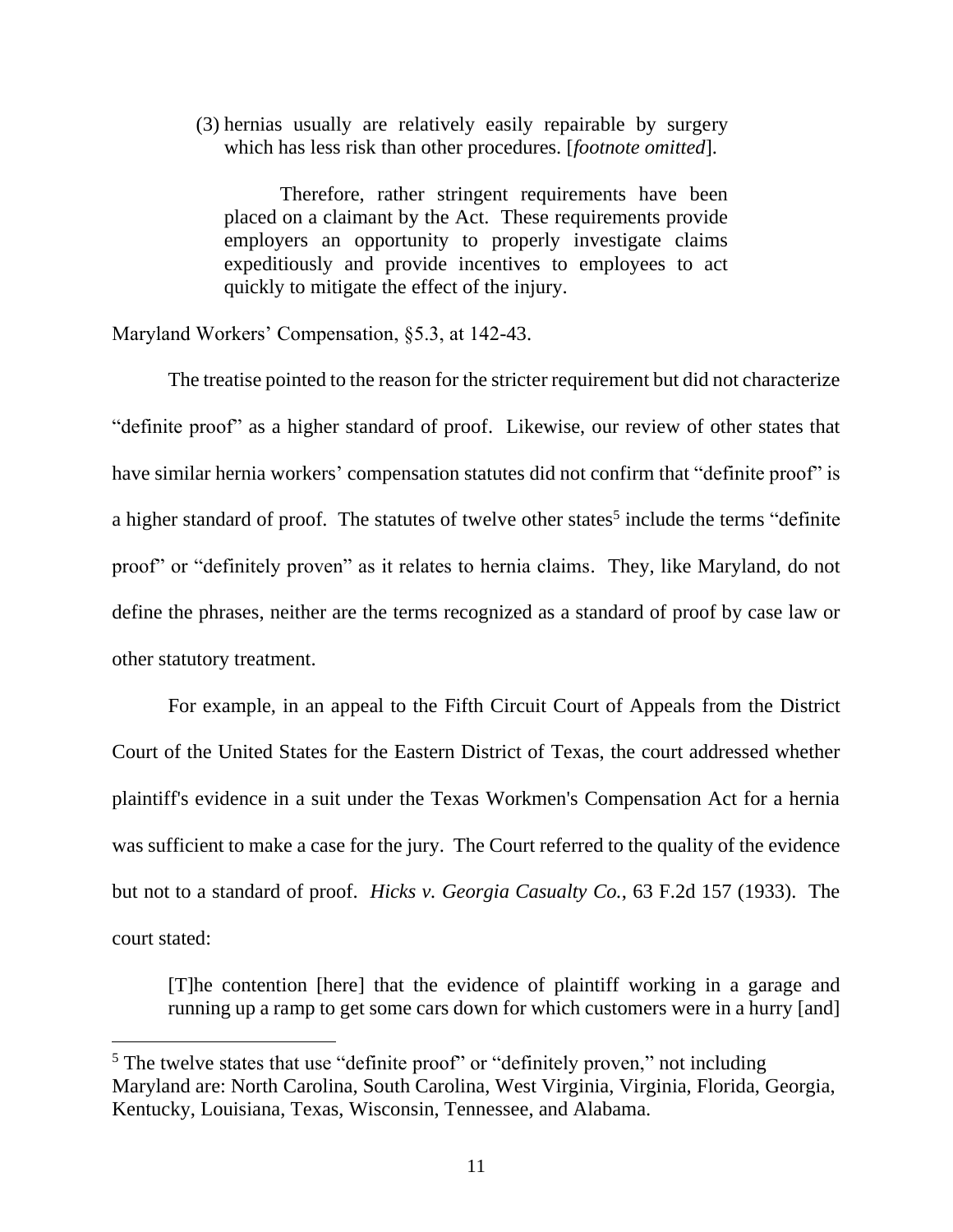…suddenly felt a pain in his side and the hernia appeared, is of too slight probative force to satisfy the measure of [definite] proof.

*Id*. at 158.

Thus, based on our review, we hold the language of the statute is clear, the term "definite proof" refers to the quality of evidence and does not constitute a standard of proof, nor does its inclusion in the statute require the heightened clear and convincing standard. The legislative history and caselaw confirm that the term was included in the statute in response to the need to ensure that compensation for hernias is based on testimony and evidence, most often medical evidence, that substantiates a worker's claim.

# **II. The Commission did not err in finding that appellee met the evidentiary standard of "definite proof" when he provided expert medical opinions that constituted a preponderance of the evidence.**

Appellants contend that appellee failed to satisfy the requirements of §9-504, which require that definite proof be offered that the hernia did not exist prior to the work accident. Appellants argue that Dr. Macht's opinion "to a reasonable degree of medical certainty" and Dr. Kravitz's opinion that the hernia was "more likely than not" caused by the September 2019 injury were not sufficient. We do not agree.

Appellee was examined by Dr. Macht on January 15, 2020 and his report detailed, to a reasonable degree of medical certainty, that although appellee had "a history of prior umbilical hernia surgery[,] he had no recurrence of his umbilical hernia at the time of his evaluation in this office, in September 2016." Additionally, he stated:

Based on his medical records, he developed a new onset of an umbilical hernia at the time of the [September 2019] accident…. He had urgent surgery a few weeks later due to that umbilical hernia.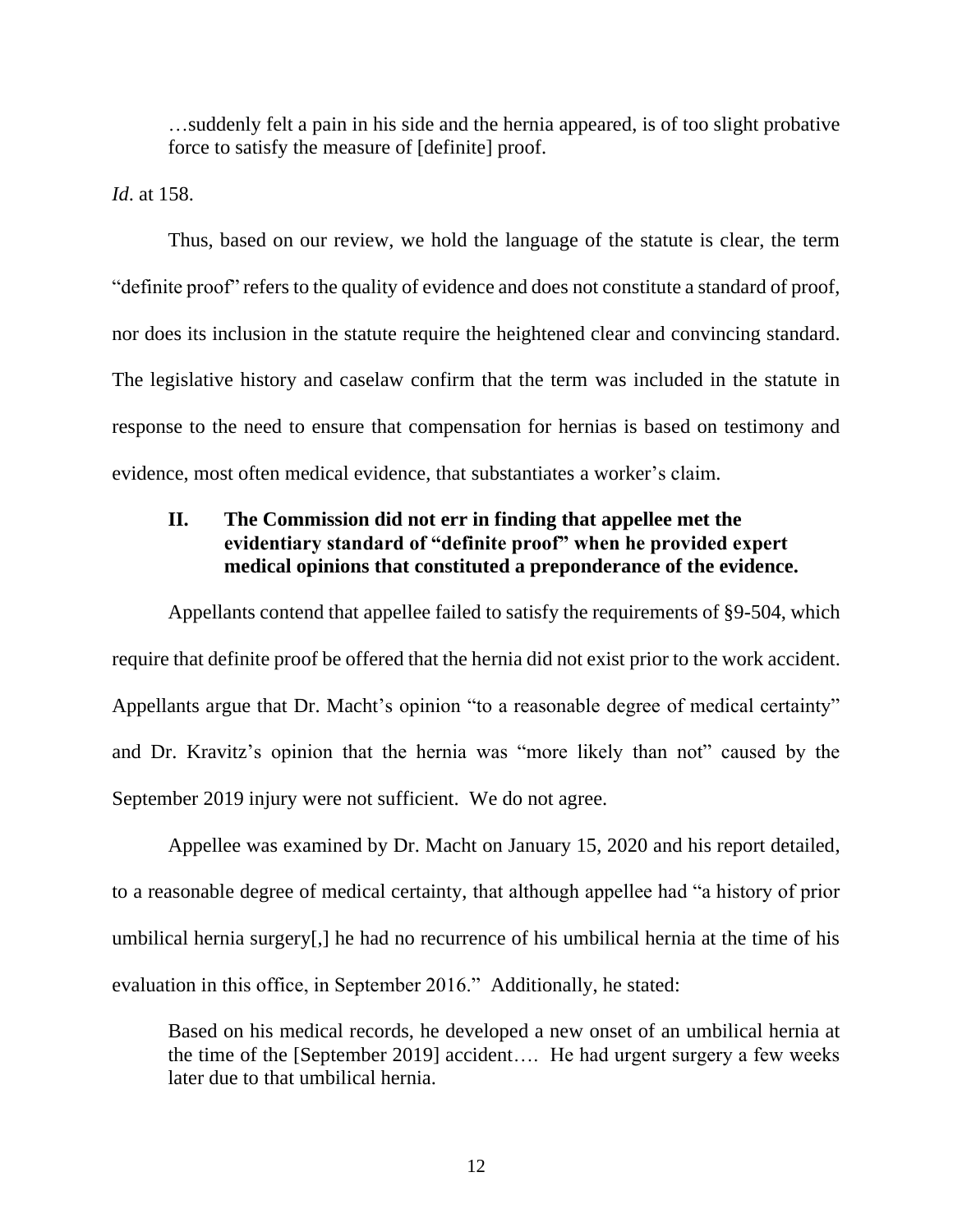At this time taking all these factors into consideration, along with AMA Guidelines, there is a 10 percent permanent partial impairment of his abdominal wall solely due to the September …2019 accident and solely due to the umbilical region.

The report was admitted into evidence without objection.

Appellee's treating physician, Dr. Kravitz, also submitted a report that stated: "I performed hernia surgery on [appellee] on November 14, 2019. This hernia was the result of an accident at work in September 2019. Although he had prior umbilical hernia surgery, this hernia was a separate event and more likely than not was caused by the injury of September 2019." This report was also submitted without objection.

Appellants argue that both opinions failed to meet the "definite proof" standard of clear and convincing evidence. As we have held that "definite proof" is not a standard of evidence, we decline to address this argument further. Appellants also argue that Dr. Macht's opinion was incomplete as his opinion only related to the 2016 hernia and not one 20 years prior. Appellant contends that appellee failed to prove that his hernia was not the result of either of his pre-existing hernias.

We hold that the Commission considered all of the facts and made its decision regarding credibility based on the evidence presented. It neither misconstrued the law or facts and thus is presumed to be correct. While, clearly, appellants did not have the burden of proof, because they presented no medical testimony that refuted that provided by appellee, the Commission was left one view, which it found credible and persuasive.

\* \* \*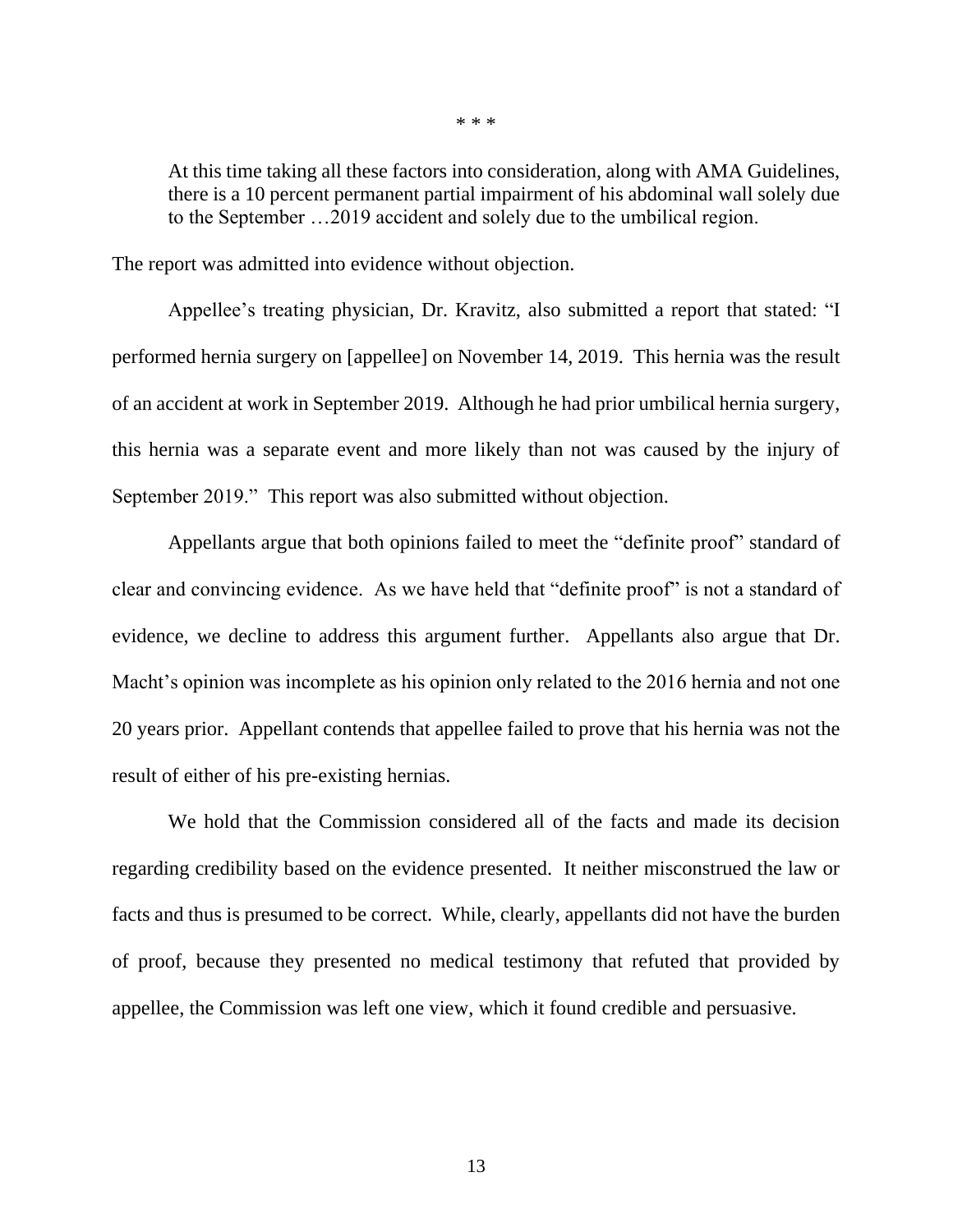## **III. The Commission did not err in finding that the hernia operation took place "immediately," as required by § 9-504.**

Section 9-504 of the Labor and Employment Article states: "as a result of the accidental personal injury or strain, a preexisting hernia has [to] become so aggravated, incarcerated, or strangulated that an immediate operation is needed."

Appellants argue that appellee's hernia repair surgery was not "immediate" because it occurred 59 days after the accident. Appellants cite *Washington Metropolitan Area Transit Authority v. Hewitt*, 153 Md. App. 42 (2003), stating that "immediately has been construed to mean without interval of time, without delay… or lapse of time."

Here, it is uncontested that appellee immediately sought medical attention after injuring himself. Following his diagnosis, within 7 days, he sought out a further diagnosis and scheduled his surgery for September 30, 2019. Because appellants contested the claim and disputed the injury, appellee's surgery could not be performed. Appellee, nevertheless, continued his efforts to have the surgery performed and Dr. Kravitz did, in fact, perform the surgery on November 14, 2019.

In sustaining appellee's claim that the surgery was performed immediately, the Commission did not err. Under the circumstances in this case, where the surgery was performed 59 days later, because of difficulties in finding a surgeon, insurance coverage and conflicts in the surgeon's scheduled operation, we hold the medical records supported the contention that the surgery was needed "urgently." Thus, the requirement of immediacy was satisfied. As the circuit court judge stated, "there has to be a difference between the use of the word immediate and emergency…I don't believe that immediate is